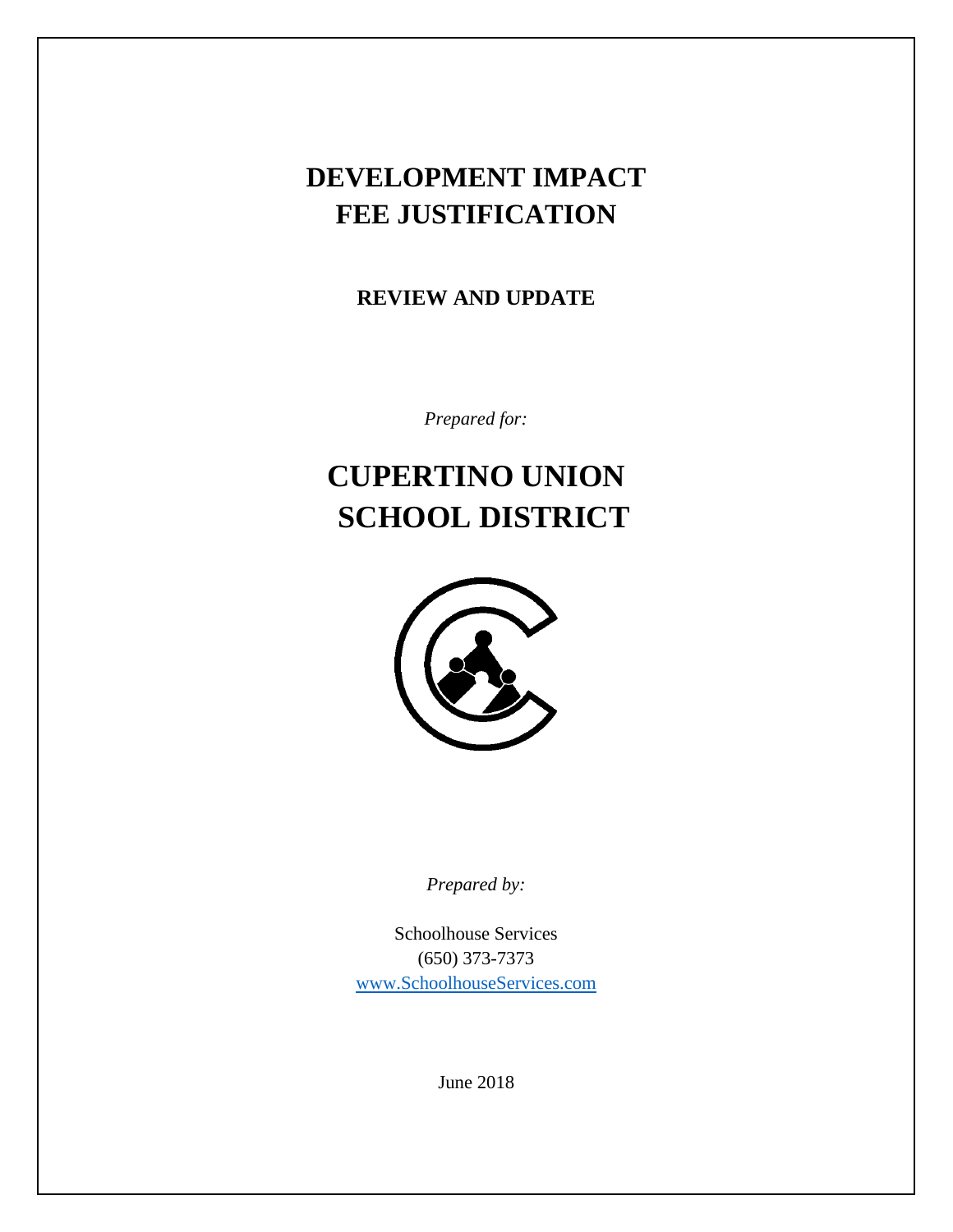#### **INTRODUCTION**

In accordance with the legislative guidelines, the State Allocation Board (SAB) has reviewed the maximum level of school facilities impact fees. The new maximum fee levels in dollars per square foot for calendar years 2018 and 2019 were adopted by the State Allocation Board at its meeting January 24, 2018. Per Sections 17620 and 17621 of the Education Code, these are the maximum fee levels that can be charged to developers.

The Cupertino Union School District (CUSD), by contract with the Fremont Union High School District, is entitled to collect up to 60% of the maximum fee amounts. Both the new maximum fee levels and the CUSD share are shown below:

|                                        | Total  | Cupertino Union       |
|----------------------------------------|--------|-----------------------|
|                                        |        | <b>District Share</b> |
| <b>Residential Construction</b>        | \$3.79 | \$2.27                |
| Commercial and Industrial Construction | \$0.61 | \$0.37                |

Schoolhouse Services prepared a comprehensive Fee Justification Report for the Cupertino Union School District in March 2012. Also known herein as "the 2012 report,", it documented the District's justification for residential and commercial/industrial (most non-residential buildings) development impact fees. In the interest of continuing to keep the information up-todate and the District current with the fee levels, the District contracted with Schoolhouse Services to update its justification in 2014 with a supplemental report (also known herein as "the 2014 report"). Schoolhouse is to review the description of the impacts of new development in the existing report to determine in general the significant changes that have occurred, incorporate information about the recently constructed facilities in the District, and adjust the calculations for changes (including inflation). This report supplements the 2012 report and the 2014 report, where applicable, and provides updated information for the Board as it considers raising the fees to the 2018 and 2019 maximum levels.

Housing development in the city has been increasing. New laws have been passed, and others are being considered, that require cities to approve projects that would not have been otherwise approved. California Senate Bill 35 (SB35) has requirements for Cupertino to achieve Statemandated new housing levels. Changes in state standards for kindergarten through third grade class sizes have also affected District policies about how facilities are used. The District's most recent enrollment projections consider these changes, while also accounting for changing demographics that may affect the student generation rates in both new and existing housing.

Changes in available classrooms have also occurred since both the 2012 and 2014 reports. Voters passed a bond issue and the resultant funds have enabled the District to construct significant new facilities, allowing the District to accommodate a larger number of students. We have good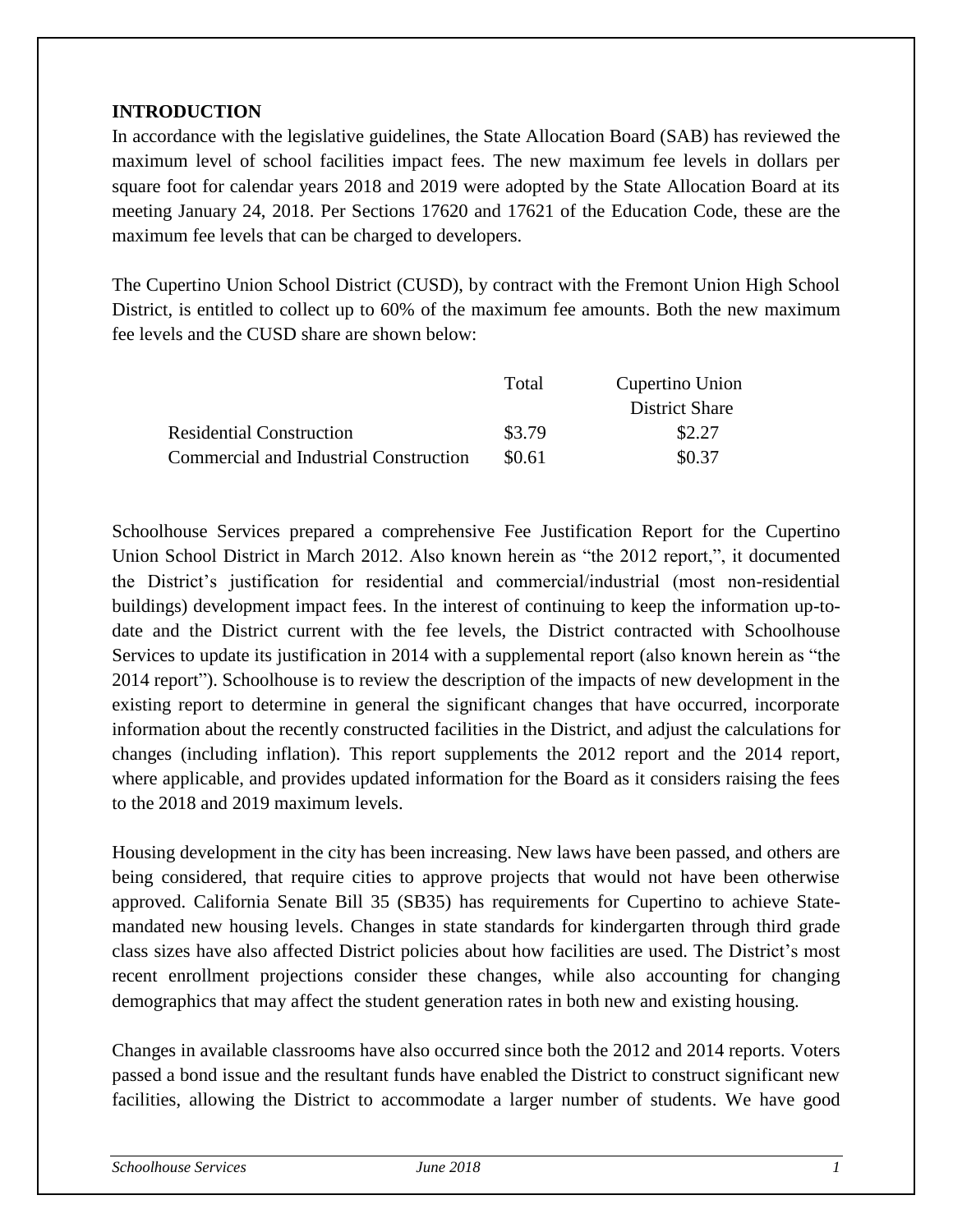construction information indicating that the costs for these facilities are significantly higher than assumed in the previous reports. Finally, many existing modular and permanent buildings are aging and their availability for continued use in the coming years is discussed. This report focuses on these changes. Many of the findings from the 2012 and 2014 reports remain unchanged. Therefore, the results can be efficiently communicated as a supplement to that report and the Board can act based on the information in both reports.

#### **REVIEW AND UPDATE**

This section reviews the major elements in the chain of relationships underlying the justification of development impact fees and addresses significant changes since the preparation of the 2012 justification study and the 2014 supplemental report.

#### **New Housing Development**

Housing projections in both the 2012 report and 2014 supplement were based on a report by Enrollment Projections Consultants (EPC), the demographic consultants to the District. The current report uses updated projections from EPC. The 2012 report projected a total of 1,000 units expected to be constructed in the District from 2012 to 2022 and the 2014 supplement projected 1,700 units from 2014 to 2024. Projections have increased significantly, with the most recent EPC report projecting 1,900 units over just the next five years  $(2017-2022)^{1}$ . This review assumes the 1,900 units projected by EPC.

The 2012 and 2014 reports assumed 830 and 1,500 multi-family (MF) housing units (i.e., apartments and condominiums) in generally market-rate projects. The updated projection for 2018 has increased to 1,830 MF units. In contrast, while the projected number of single-family<sup>2</sup> (SF) units had increased from 2012 to 2014 (from 150 to 170, respectively), the current EPC report projects a significant decrease in SF units, with numbers falling to just 70 units (less than 4 percent of total units). Similarly, while EPC had projected 20 below-market rate multi-family (BMR-MF) units in a BMR project in the 2012 report and 30 BMR-MF units in a BMR project in the 2014 report, EPC now projects that no BMR-MF projects will be built in the next five years. While MF housing projects comprised a large majority of projected units in the 2012 and 2014 reports, they constitute an even larger percentage of total units (over 96%) in the current report. The impact of the increase in units on the number of students generated is discussed below.

#### **Student Generation and Enrollment**

Student generation rates (SGRs) are the number of students residing in a group of homes divided by the number of homes in the group. (For example, 100 homes with 20 students residing in them have a student generation rate of 0.2). Surveys of new development undertaken by EPC

 $\overline{a}$ 

<sup>&</sup>lt;sup>1</sup> As previously noted, this is the second year that the EPC report has not forecast growth beyond the five-year period, reflecting the firm's uncertainties about the mid- and longer-term picture

<sup>2</sup> EPC considers single-family (SF) units to include both single-family detached (SFD) units and large single-family attached units that are equivalent to SFD units (i.e., those with attached garages and enclosed outdoor space).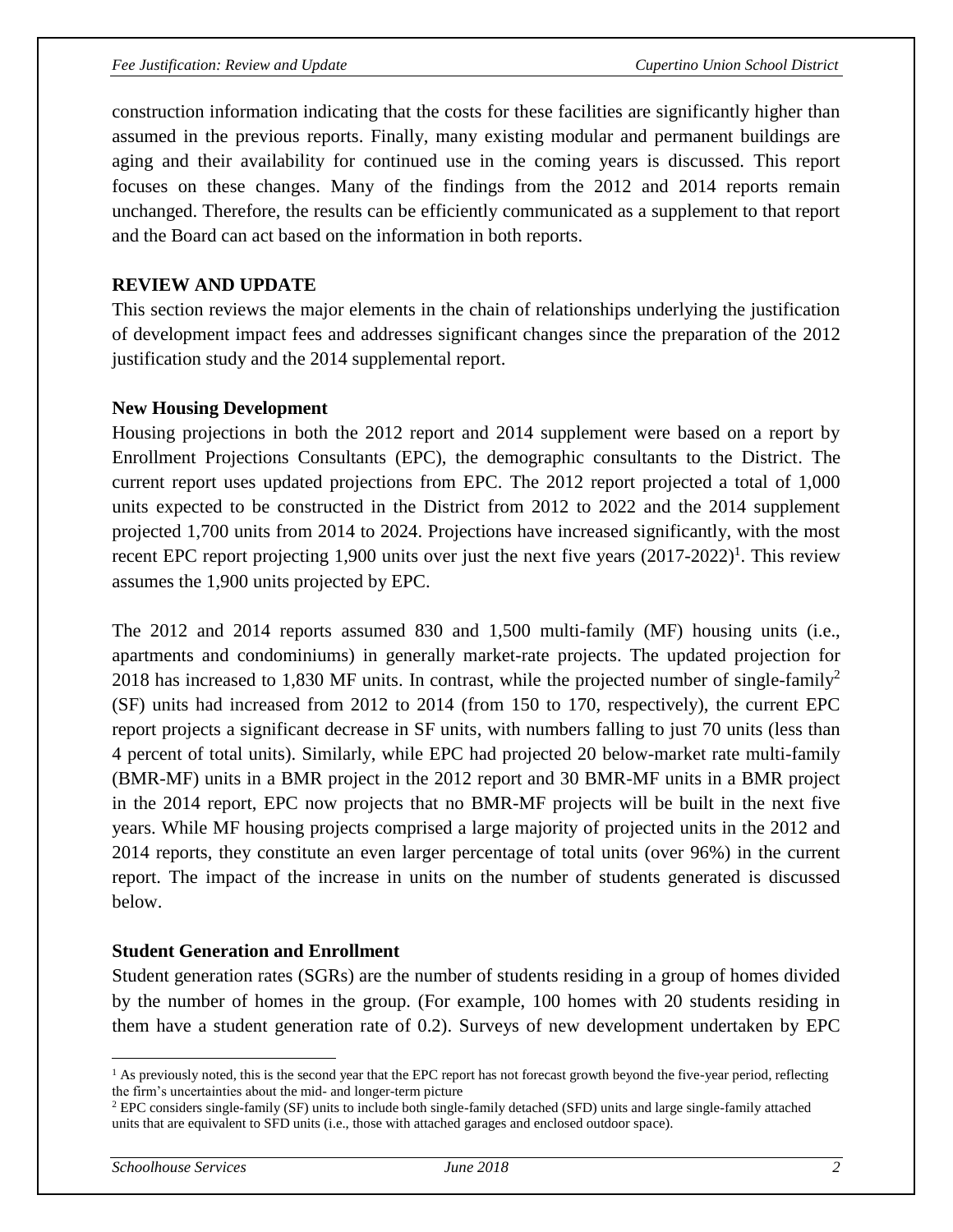have been used as the basis to project current SGRs. For market-rate MF units, the projected SGR is 0.32 students per home. This is an increase from the SGR of 0.27 students per home for MF units projected in the 2012 report, though a slight decrease from the SGR of 0.35 students per home projected in the 2014 report. In contrast, there has been a significant decrease in the SGR for single-family (SF) units, from 0.64 students per home in the 2012 report and 0.69 students per home in the 2014 report to 0.28 students per home in the current report. The small percentage of SF units as a percentage of total units, along with the increase in MF units, minimizes the impact of this decrease on the overall number of students projected to be generated from new housing.

The increase in the projected number of new homes, coupled with larger SGR in MF units, means that new development will be impacting the District significantly more than calculated in the 2012 report. The updated projected number of students from new homes is shown below in Table 3-3 (revised). This replaces the table in the 2012 report.

## **Table 3-3 (revised) Enrollment from New Housing (2017-2022)**

| Unit Type                                        | <b>Units</b> | $SGRs*$ | <b>Students</b> |
|--------------------------------------------------|--------------|---------|-----------------|
| <b>Market-rate Multi-family (market-rate MF)</b> | 1,830        | 0.32    | 586             |
| $\sum_{n=1}^{\infty}$ Single-family (SF)         | 70           | 0.28    | 20              |
| <b>Total</b>                                     | 1,900        |         | 606             |

 *\*SGRs differ slightly from those presented in the EPC report due to an adjustment in the EPC model. Sources: Enrollment Projection Consultants (EPC) and Schoolhouse Services.*

EPC projects that about three-quarters of the students enrolled in the District over the next five years from new development will be in the elementary schools. This implies about 440 elementary students and 166 middle school students in the new homes in 2022.

## **Enrollment and Capacity of Cupertino Union District Schools**

A discussion of the capacity of schools needs to start with a consideration of the pattern of capacity versus enrollment of the district as a whole. For almost fifteen years, CUSD had been a rapidly growing school district, with enrollment increasing from 15,571 in the fall of 2001 to 19,194 in the Fall of 2013. The District accommodated this increase without the addition of any new school sites, causing enrollment pressures in many schools.

A different enrollment trend for CUSD has become evident in the last four years and is projected by EPC for the next five years. CUSD has seen a decline of almost 1,200 students over the last four years, and EPC projects an additional decline of 1,257 students over the next five years, representing 400 students in District elementary schools and 857 students in District middle schools.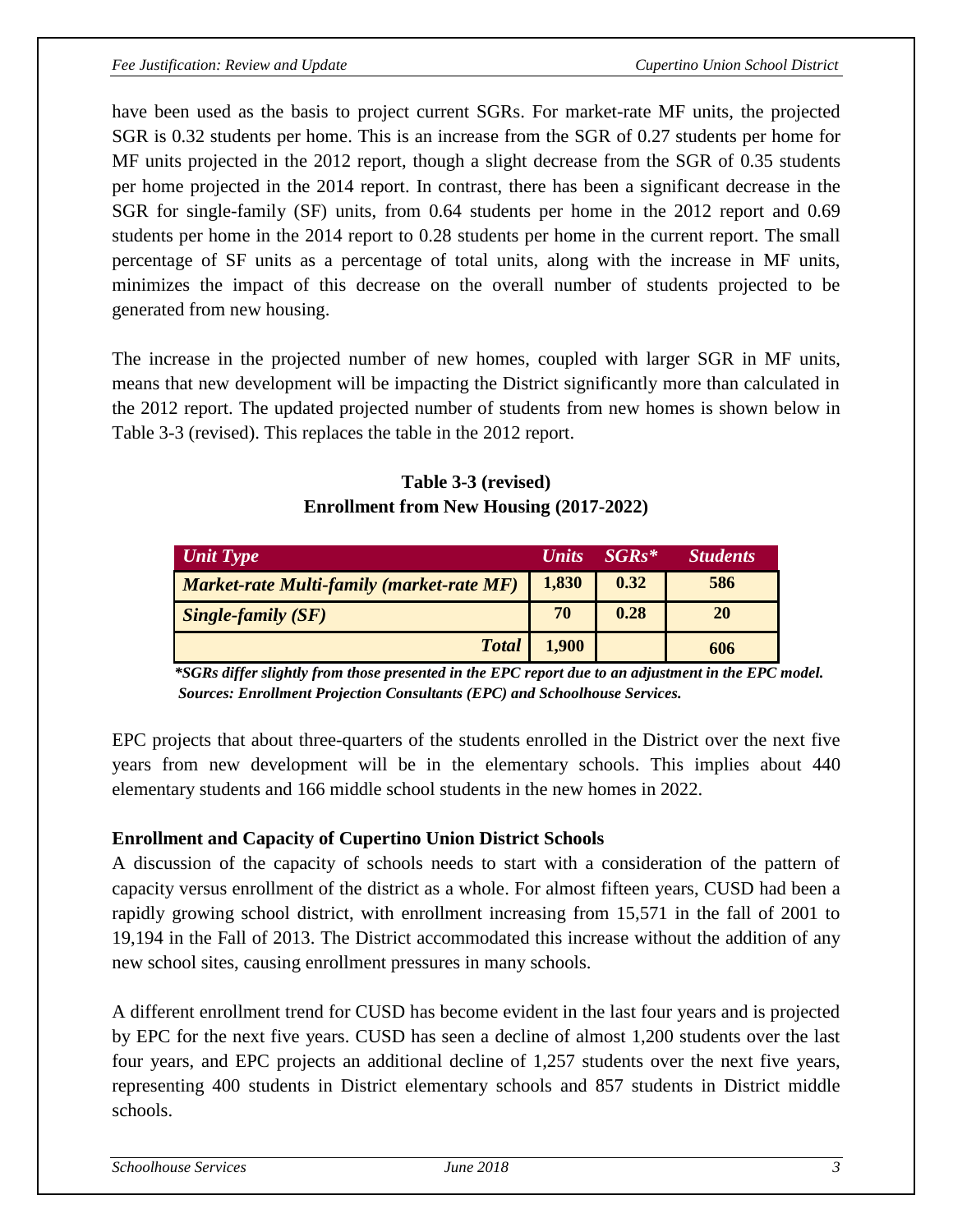#### Changing Demographics

Two main factors appear to be responsible for this decline. One is a long-understood and long-anticipated maturation of households whose students are graduating and moving on. This process has been ongoing over the last decade, particularly in the southern half of the District, but the resulting loss of students was in the past more than compensated for by the growth in young families in the northern portion of the district.

#### Rising Housing Prices

The other factor causing a loss of students is relatively new and accounts for the majority of the decline. Rapidly rising rents are resulting in young families being priced out of the District. Rising home prices are also making it much more difficult for young families to move into the District, though they do not price out existing homeowners and thus have a smaller effect. Many of the households with the financial resources to move into the district are young tech employees, many not yet married and relatively few with school-age children. EPC sees this factor continuing to reduce enrollment over the next five years.

This is the second year that the EPC report has not forecast growth beyond the five-year period, reflecting the firm's uncertainties about the mid- and long-term picture. In the long-term, the young tech workers will be older; a decade from now, many will be married and have children in the household. Additionally, rising values could lead to more home sales by older households in the district, with the buyers being tech employee households, including workers who currently choose to live in San Francisco because of its more urban life style, but who will likely come to prefer a more suburban environment with good schools when they have school-age children.

#### Changing Capacity Considerations

In previous reports, the increased enrollment from both new and existing housing were the main considerations regarding District capacity. The 2012 comprehensive report includes an extensive discussion of enrollment capacity. For decades, CUSD has been pushed to have available the capacity to accommodate continually increasing enrollment. However, as mentioned above, the District has started to see decreasing enrollment from existing homes. In this report, we continue to review capacity based on issues presented in prior reports, including average class size (classroom loading), the number of classrooms available, and classrooms usage. However, we also discuss District capacity in relation to the growing impact of availability of aging classrooms for ongoing use.

#### Class Size Standards

Standards, regarding class sizes for example, are educational intentions, reflecting both what is educationally appropriate and financially realistic, but are not necessarily current practice. The state funding program for many years supported a standard of 20 students per class in kindergarten through third grades; the District participated in the program and used this standard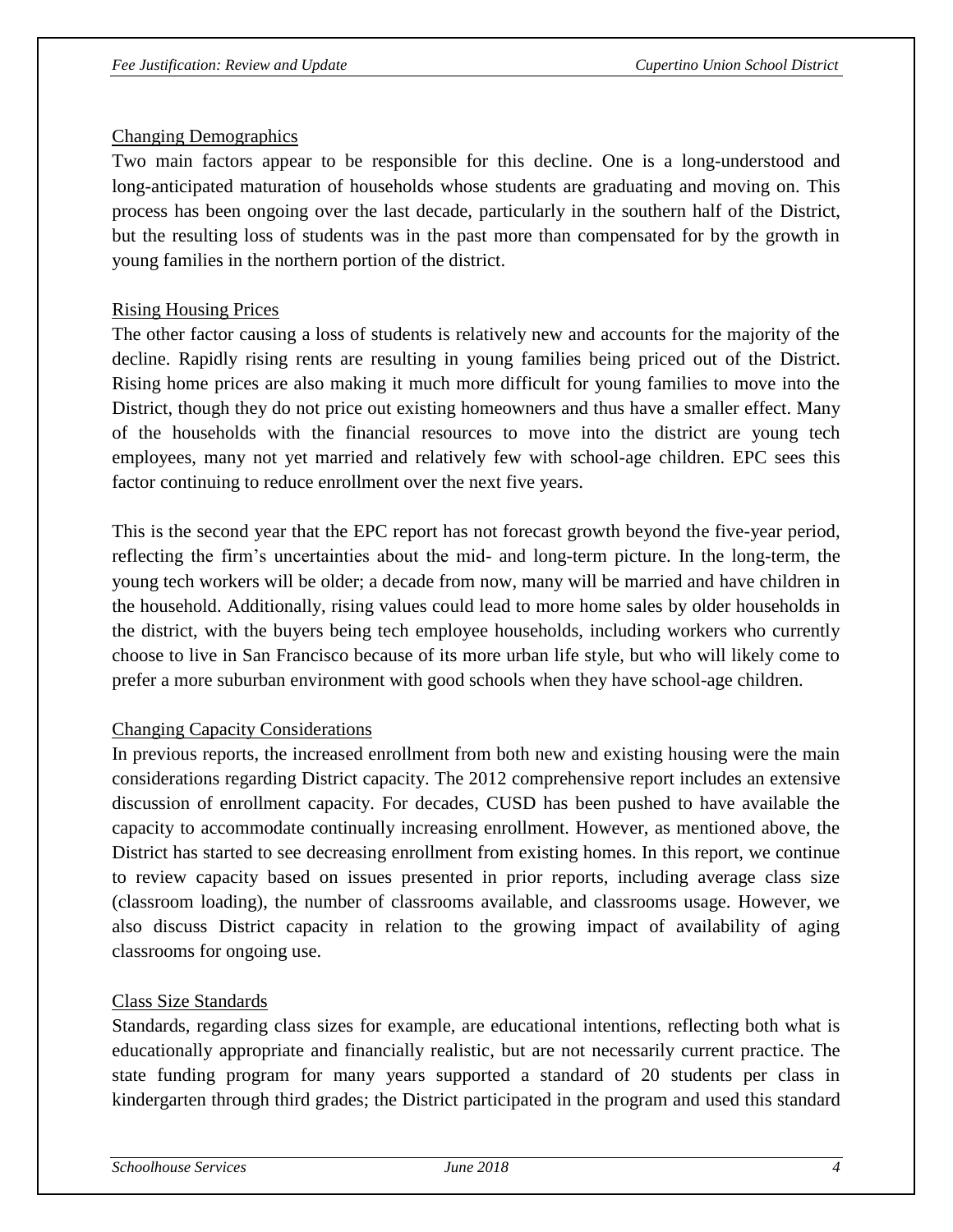in the 2012 report. During the recession, however, it became evident that the program could not be supported financially. Even though the financial picture is improving, the California Department of Education has now adopted 24 students per classroom as the standard. This is now the District's standard for every classroom housing kindergarten through third grade students. The earlier report assumed a standard of 32 students per classroom for the fourth and fifth grades and an average of 25 students per classroom in middle schools; though the standard of 32 students per classroom for the fourth and fifth grades seems unusually high, these standards are unchanged.

#### Classroom Count

In the 2012 comprehensive report, Table 4-2 showed the District to have 679 available classrooms for kindergarten through eighth grade students' educational programs, consisting of 469 elementary classrooms and 210 middle school classrooms.<sup>3</sup>These classrooms had an enrollment capacity of 15,133 students in the District's facilities.

The gradual but steady increase in enrollment, as well as the need to keep the facilities technologically up-to-date, led the District to put a bond measures before the voters. It was approved, and the District has been undertaking major improvements, many of which add to the District's enrollment capacity. From 2015 to 2016, sixteen modular classrooms were replaced (seven elementary and nine middle school) and eight modular classrooms were added (four elementary and four middle school). The improvements also include permanent classroom buildings. A two-story science building with 20 classrooms was completed at Lawson Middle School in 2016 and a two-story building with 20 classrooms was completed at Cupertino Middle School. These improvements have added to the enrollment capacity of the District schools.

The District currently has 851 classrooms for K-8 educational programs. However, we again exclude 57 modular classrooms over 20-years-old that likely need to be removed or replaced within the next five years.<sup>4</sup> Additionally, as noted in the 2012 report, some classrooms must be removed for use as support rooms. We again presume three support rooms per school. That would remove 60 elementary and 18 middle school classrooms from the available classroom totals. This leaves the District with a total of 716 available classrooms, including 482 elementary classrooms and 234 middle school classrooms.

Table 4-2 (revised) below shows the current classroom counts and the resulting enrollment capacity. Due to the increase for class size in kindergarten through third grade and the net addition of classrooms funded by the bond issue, the District's enrollment capacity has increased to a new total of 16,925 students, 11,754 students at the elementary level and 5,171 students at

 $\overline{a}$ 

 $3$ This count excluded 60 modular classrooms over 20 years old and 80 classrooms needed for support services (e.g., RSP, pullout,). It also excluded classrooms used for administrative purposes only or for programs such as the Comprehensive Autism Program (CAP), student and family counseling, and pre-school.

<sup>&</sup>lt;sup>4</sup> These 57 modular classrooms consist of 56 elementary classrooms and one middle school classroom. They constitute about eight percent of the total number of classrooms in the District and all modulars constitute over 25% of District classrooms, above the 20% standard in the State funding program.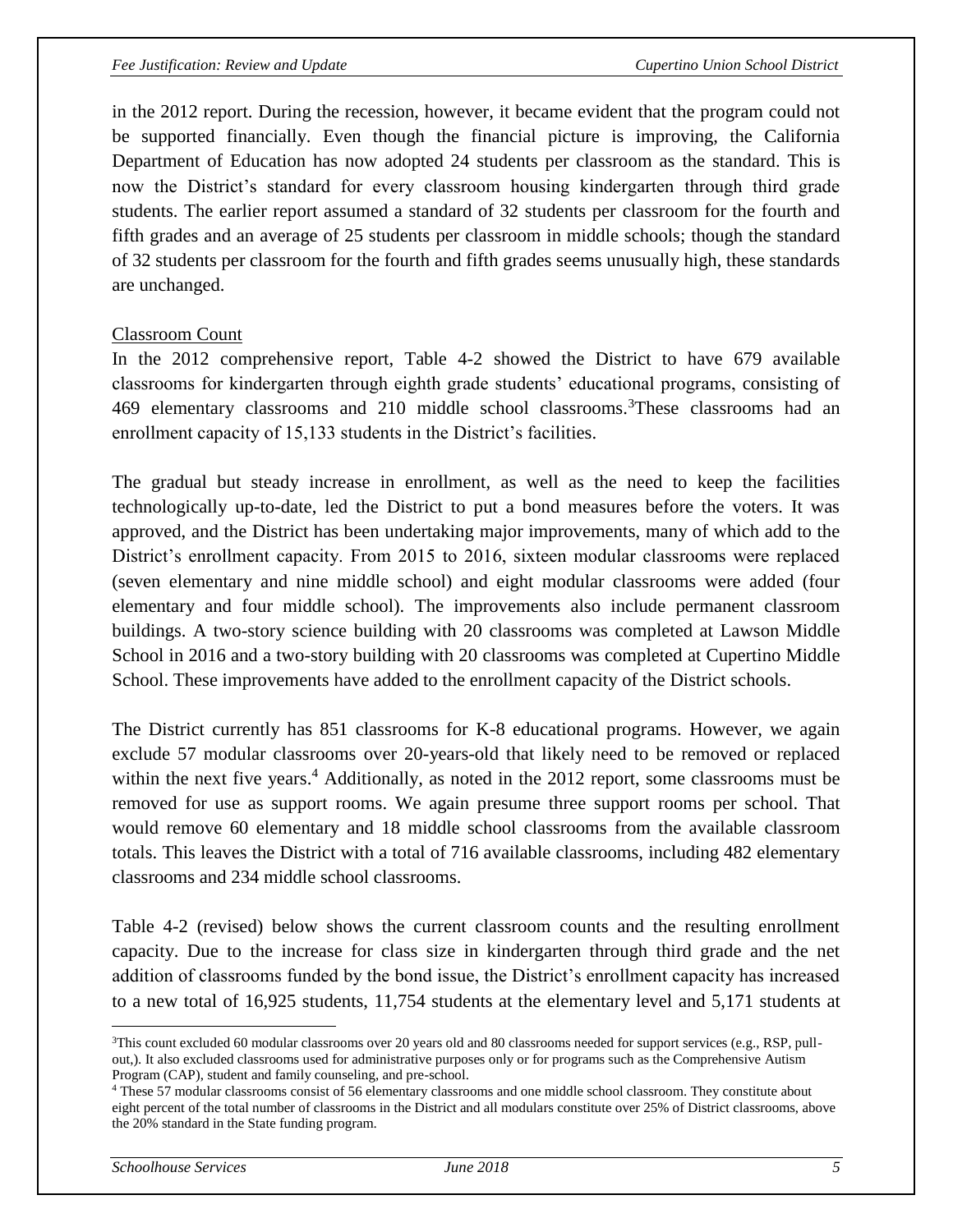#### *Fee Justification: Review and Update Cupertino Union School District*

the middle school level. This is an increased capacity of about 1,800 students since 2012 and 600 students since 2014. The District's enrollment at the official count in October 2017 was 11,737 elementary students and 6,264 middle school students, a total enrollment of 18,001 students. This is currently about 1,000 students above current capacity; however, the expected decline in enrollment of more than 1,200 students over the next five years would offset that.

|                                       | Elementary | Middle | Total      |
|---------------------------------------|------------|--------|------------|
| <b>Total Classrooms</b>               | 598        | 253    | 851        |
| Permanent                             | 408        | 205    | 613        |
| Modular                               | <i>190</i> | 48     | 238        |
| Old Modulars $(20+)$ years)           | (56)       | (I)    | (57)       |
| <b>Permanent and Retained Modular</b> | 542        | 252    | 794        |
| <b>Support Rooms</b>                  | 60         | 18     | 78         |
| <b>Available Classrooms</b>           | 482        | 234    | 716        |
| <b>CAPACITY</b>                       |            |        |            |
| <b>Non-SDC</b> classrooms             | 464        | 226    | 690        |
| <b>Non-SDC</b> classroom capacity*    | 12,157     | 5,650  | 17,807     |
| <b>SDC</b> Classrooms                 | 18         | 8      | 26         |
| <b>SDC Classrooms capacity*</b>       | 216        | 96     | <b>312</b> |
| <b>Theoretical capacity</b>           | 12,373     | 5,746  | 18,119     |
| Practical capacity adjustment         | 95%        | 90%    |            |
| <b>Practical Capacity</b>             | 11,754     | 5,171  | 16,925     |

## **Table 4-2 (revised) Classroom Count and Enrollment Capacity**

 *\*Classroom capacity based on loading standards of a weighted average of 26.2 students for K-5 classrooms,* 

 *25 students for 6-8 classrooms, and 12 students for SDC classrooms*

 *Source: Cupertino Union School District and Schoolhouse Services*

#### Replacement and Refurbishment of Existing Classrooms

At least in the near- to medium-distant future, the District will probably not be faced with the need to accommodate more students. This has allowed it to focus on the need to replace and refurbish old and/or obsolete facilities. California Government Code Section 66008 and 66006(f) requires that "at the time the local agency imposes fees for public improvements on a specific development project, it shall identify the public improvements that the fee will be used to finance." The District's developer fee fund will be used to fund classrooms and educational support facilities needed to house students from new development. Consistent with California law, fee revenues will not be expended for regular maintenance or routine repair, for addressing asbestos problems, for deferred maintenance, or to correct existing deficiencies, except to replace or refurbish them, as necessary, to meet educational standards in the future.

The above analysis has made it clear that the primary task is replacing, refurbishing and enlarging existing facilities that will otherwise become deteriorated or obsolete and unavailable to house students from new or existing homes. Government Code Section 66001 (g) was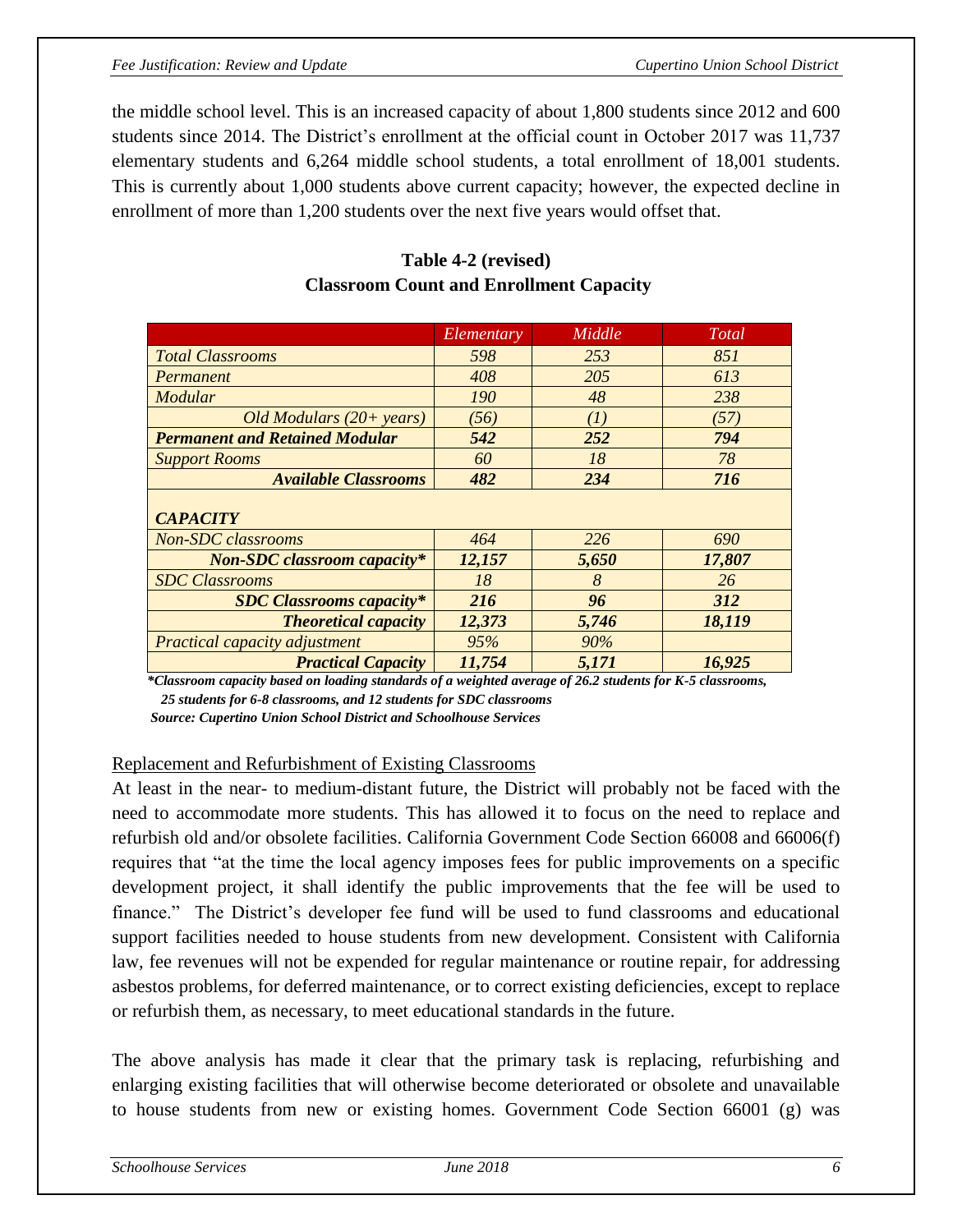amended specifically to recognize the inclusion of costs "in order to refurbish existing facilities to maintain the existing level of service" in the determination and expenditure of fees to mitigate development impacts. A possible need is the addition of a small amount of capacity, either in classrooms or in support facilities such as general-purpose rooms and cafeterias. where possible, at campuses that are already full in order that additional students from new development will not cause or increase enrollment pressures.

#### **Facilities Cost**

In the 2012 report, the cost to add capacity to house the 368 additional students was estimated to be \$7,361 million, a cost of \$20,003 per student in 2012 dollars. (This cost was relatively low compared to many districts because it assumes no costs for land.) The cost was based on the amounts used in the state grant program. The grant amounts are known to be modest in order to stretch the limited funds as far as possible.

The discussion above described that the primary approach that will be taken by CUSD to house these students will be to refurbish and replace aging and/or obsolete existing buildings, an approach specifically set forth as acceptable in California law. CUSD has completed projects in the last three years that provide information on the cost of this approach. However, that cost was incurred beginning in 2015. The State Allocation Board (SAB), which oversees state school grants and developer fee limits, adjusts maximum fee amounts biennially in January for changes in the cost of construction, with the most recent adjustment having occurred in January 2018. Based on the cost of construction index used by the SAB, classrooms in new permanent buildings would currently cost 11.8% more due to inflation.

A new two-story science building with 20 classrooms at Lawson Middle school provides a cost basis for the replacement of an old building with a new building of permanent construction. Classrooms are generally 960 sq. ft. We include an extra 15% to allow for larger than average floor areas within this building. This assumes approximately 22,000 square feet in floor space. The project had a total cost of \$10.1 million, which is \$505,000 per classroom and \$459 per square foot. Adjusted for inflation, this comes to \$513 per square foot. This is significantly lower than the cost per square foot of similar planned projects in the Fremont Union High School District, for which CUSD is one of the feeder districts. It is probable that the cost of new CUSD projects to renovate permanent buildings would be much higher than is reflected solely through cost of inflation adjustments.

In order to have adequate capacity in the future, CUSD will also need to replace aged modular classrooms. The District added or replaced 27 modular classrooms in 2015 and 2016. The District provided construction costs for 10 classrooms among these projects. Modular classrooms are generally 960 square feet, but one of the classrooms was 1,440 square feet. We use a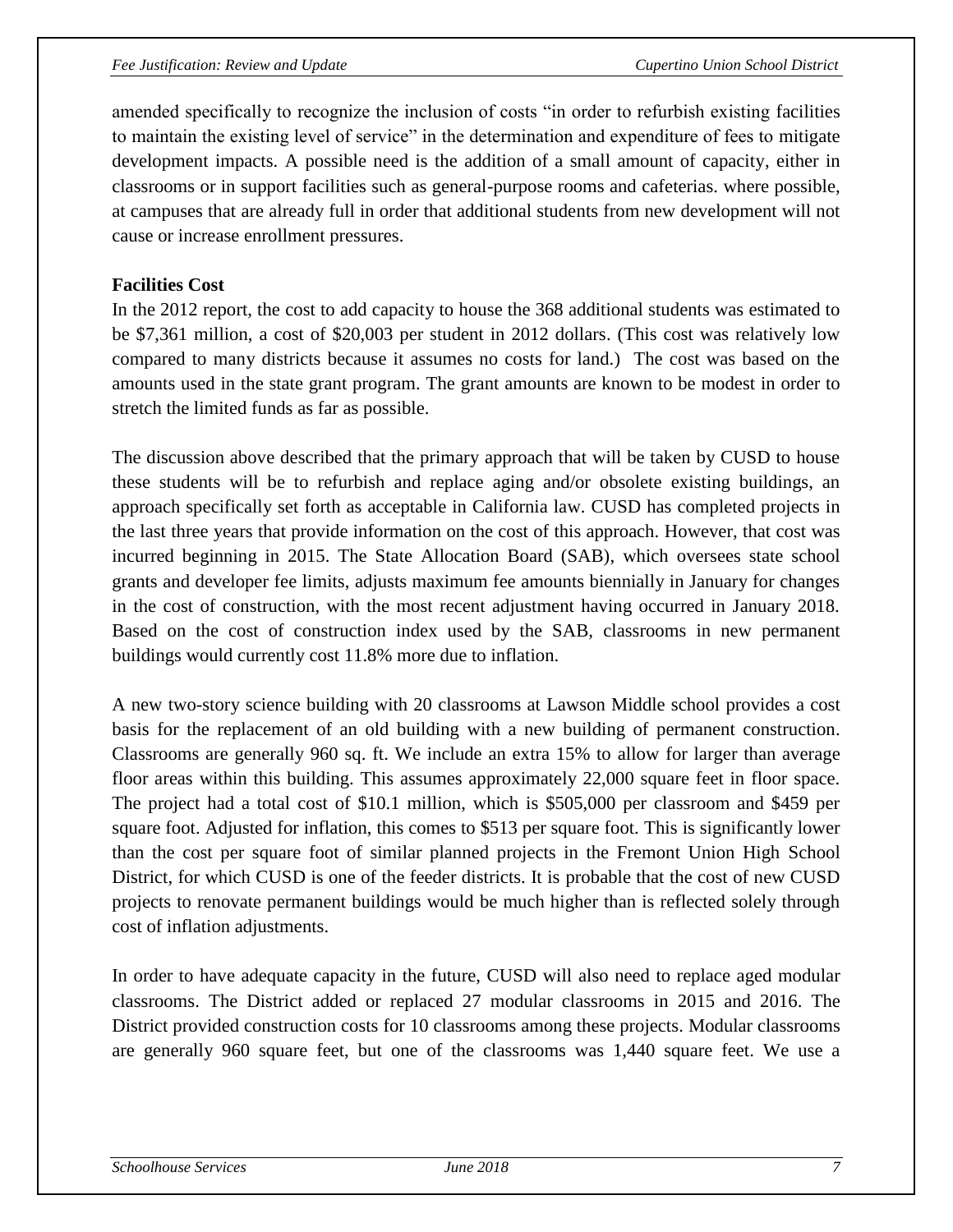weighted average of these classroom projects to get a cost per square foot of \$318. Adjusted for inflation, the current cost to replace aged modular classrooms is \$348 per square foot. 5

We do not know what percentage of projects in the District will be modular/relocatable and what percentage will be permanent construction. To have a reasonable number that can be used to compare costs of future projects, we use a simple average of the two costs. The assumed cost is therefore \$431 per square foot. The assumption that enrollment capacity needs will be met through refurbishing and replacement means that no cost for land is included.

#### **Cost Impact of New Development**

The updated analysis of new homes and the number of students they generate resulted in the forecast of 606 students residing in new homes five years from now, 440 students in elementary schools and 166 students in middle schools. The California School Facility Program (SFP), which provides school construction grants to qualifying districts, uses standards of 73 square feet per elementary school student and 80 square feet per middle school student. These size standards include space for academic support activities, such as libraries, assembly space (often general purpose), administrative offices, and cafeteria kitchen space. The SFP space standards are considered minimal.<sup>6</sup> Therefore, multiplying these standards by the \$431 per square foot construction cost of additional capacity results in a conservative cost estimate of \$32,290 per student, as shown in Table 5-2 (revised).

The larger number of projected homes, the greater number of students generated, and the realworld cost of construction in the District have all combined to result in a higher cost of providing capacity for students from new homes over the next five years than was projected in the 2012 report for a ten-year period.

|                                      | <b>Elementary</b> | <b>Middle</b> | <b>Total</b> |
|--------------------------------------|-------------------|---------------|--------------|
| <b>Square Feet per Student</b>       | 73                | 80            |              |
| Cost per square foot                 | \$431             | \$431         |              |
| <b>Construction Cost per Student</b> | \$31,463          | \$34,480      |              |
| <b>Students from new development</b> | 440               | 166           | 606          |
| <b>Total Cost Impact</b>             | \$13,844,000      | \$5,724,000   | \$19,568,000 |
| <b>Impact per Student</b>            |                   |               | \$32,290     |

#### **Table 5-2 (revised) Cost Impact of New Development**

*Source: Schoolhouse Services and Cupertino Union School District*

We can now estimate the total square footage of new residential space expected in the next five years. Based on a review of developer fee logs for the past few years, the average size of single-

 $\overline{a}$ 

<sup>&</sup>lt;sup>5</sup> As some modulars projects were in 2015 and others in 2016. this adjustment actually uses 9.57%, an average of the increases from 2015 to 2018 and 2016 to 2018.

<sup>6</sup> In its 2007 report *Complete Schools*, the California Department of Education evaluates these standards as seriously inadequate.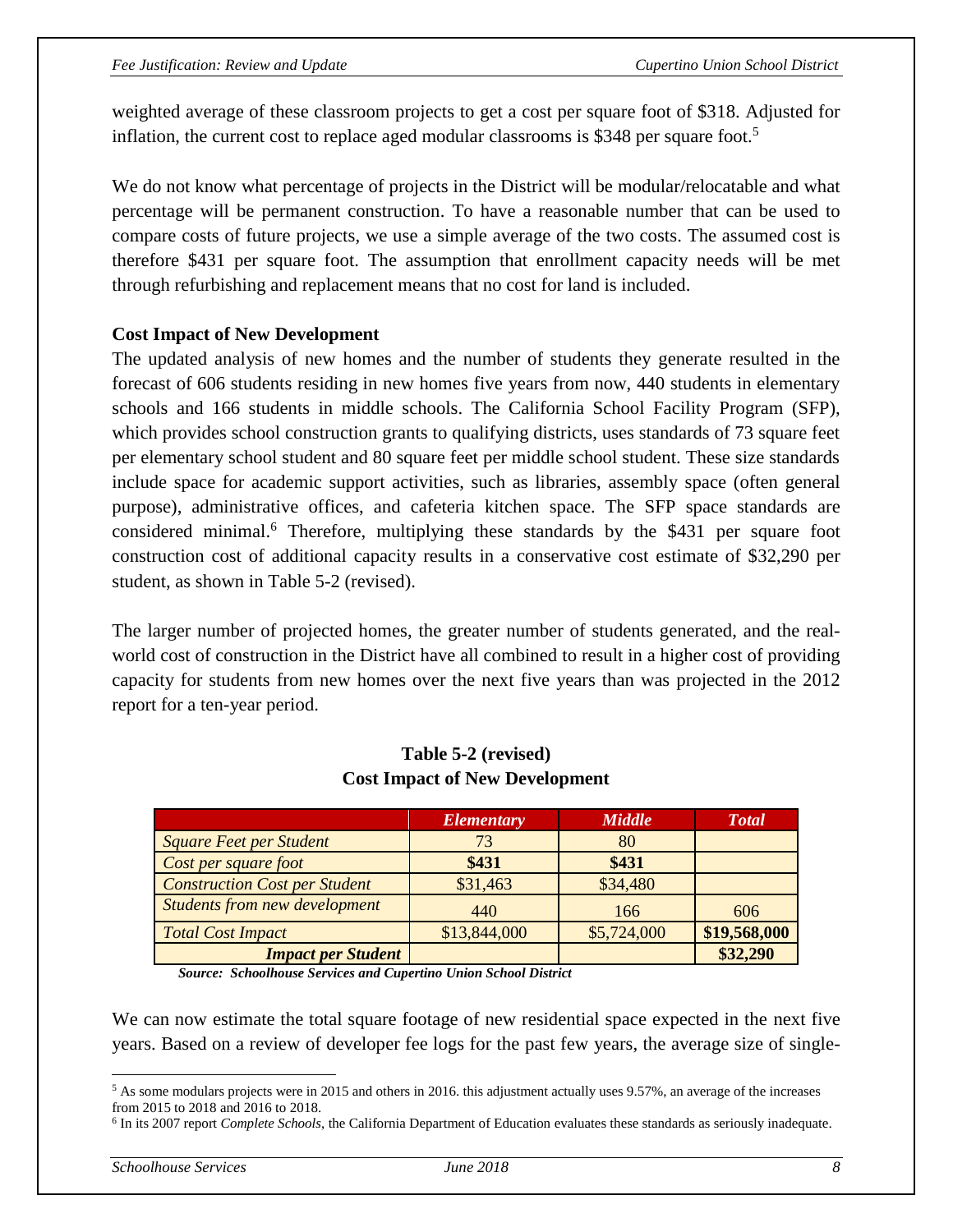family (SF) units has remained constant at 2,800 square feet. However, the average size of multifamily (MF) units has declined from approximately 1,400 square feet in the 2012 report to 1,050 square feet in the current report. The 70 SF units and the 1,830 MF units are estimated to have a total of approximately 2.118 million square feet. This calculation is shown in Table 6-1 (revised) below.

|                               | <b>Single-Family</b> | Multi-Family | <b>T</b> otal |
|-------------------------------|----------------------|--------------|---------------|
| <b>Number of New Units</b>    |                      | 1,830        | 1.900         |
| <b>Average Square Footage</b> | 2,800                | 1,050        |               |
| <b>Total Square Footage</b>   | 196,000              | 1.921.500    | 2,117,500     |
| $\alpha$ 1 11                 |                      |              |               |

## **Table 6-1 (revised) Square Feet of Residential Development**

 *Source: Schoolhouse Services* 

While the square feet of new development expected to be available to share in mitigating the cost impact has decreased slightly, the cost of housing students from new development has increased substantially. The total cost impact of new development was determined in Table 5-2 (revised) to be \$19.57 million, a cost allocated to 2.118 million square feet of residential construction. As shown in Table 6-2 (revised), the resulting cost impact is \$9.24 per square foot.

#### **Table 6-2 (revised) Cost Per Square Foot Cost of Residential Development**

| <b>Facilities Costs</b>                |              |
|----------------------------------------|--------------|
| <i>Total Facilities Cost</i>           | \$19,568,000 |
| <b>Total Square Footage</b>            | 2,117,500    |
| <b>Facilities Cost per Square Foot</b> | \$9.24       |

 *Source: Schoolhouse Services*

#### **Additional Revenue Sources**

The Districts seeks revenue in many places, and the voters have been very supportive of bond issues and parcel taxes; the District does not know of any new sources. To the extent these sources are available in the future, they will presumably be devoted to renovation and replacement of existing facilities.

#### **Conclusion: Residential Fees**

While the District may have declining enrollment, it's capacity will continue to be impacted by the need to refurbish or renovate classrooms to support enrollment. Without refurbishment and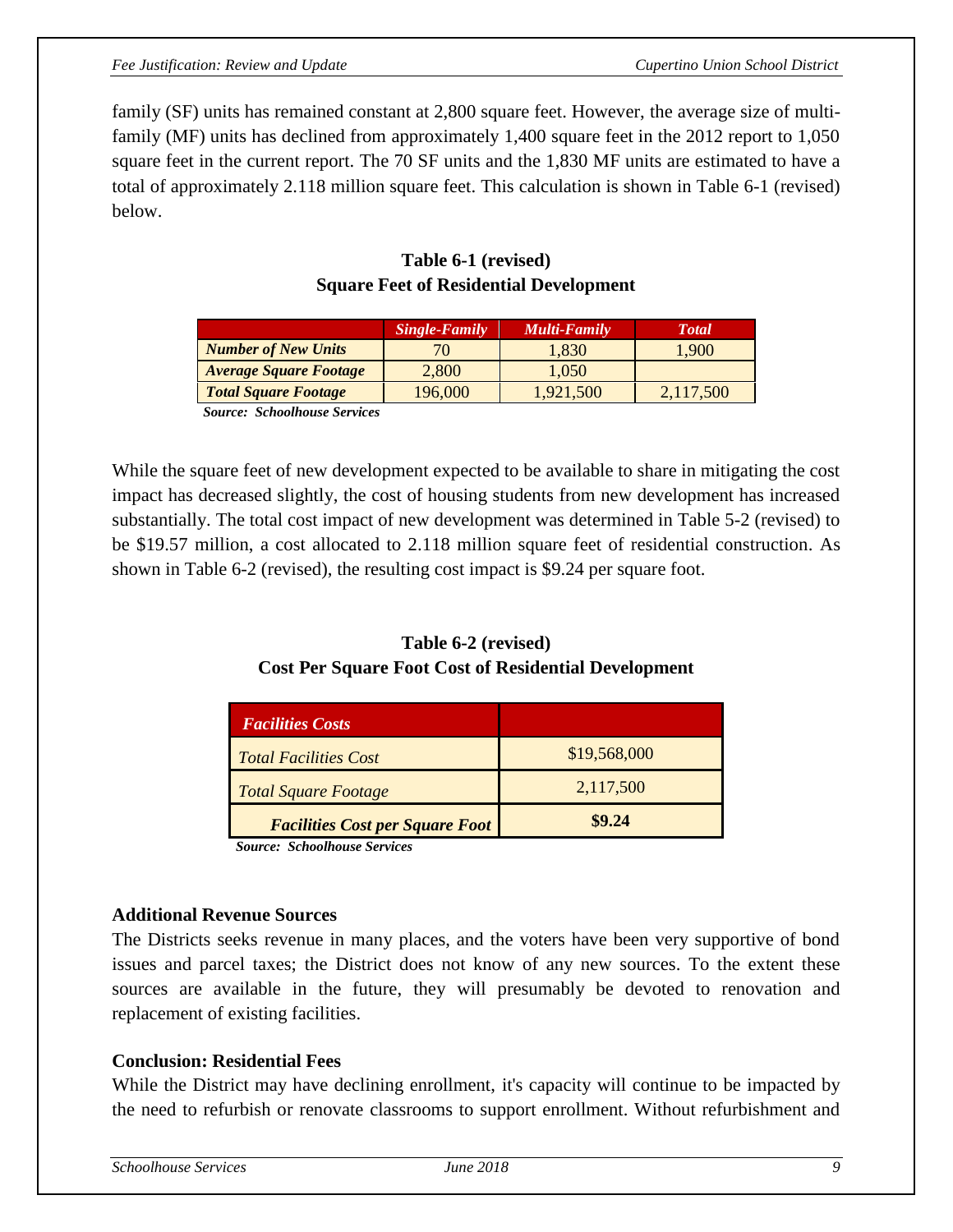replacement as needed, the District's schools will not have the capacity in to house students from new homes; therefore, the cost of renovation and replacement of the space required to house these students, but only that space, is eligible to be mitigated, subject to California law regarding fee limits. The cost impact is \$9.24 per square foot of residential development. This amount is far in excess of the legal limit on the Level 1 fees the District is allowed to levy. The current limit on Level 1 residential fees, set by the SAB on January 24, 2018 is \$3.79 per square foot, with CUSD's share of this amount being \$2.27 per square foot. This is only 25% of the total cost impact. CUSD is thus justified in levying that amount on residential development.

#### **Fees on Commercial and Industrial Development**

#### Unfunded Cost of School Facilities per Student

The District's existing justification study traces the impacts of commercial/industrial (C/I) development for varying categories. The factors that affect the impacts are the density of employment by type, the formation of workers' households, student generation from these households, the cost of facilities to house these students and how much of that cost is left unfunded after receipt of residential fees. We reviewed these factors in light of present-day information, similar to our review of the factors affecting school cost impacts from new homes. The costs on which the fees on C/I development are determined as the costs remaining after the collection of residential fees. When recalculated for the updated assumptions in this report, these unfunded facility costs are \$24,345 per student, as shown in Table 7-2 (revised).

| <b>Total Residential Square Feet</b>      | 2,117,500    |
|-------------------------------------------|--------------|
| <b>Fee per Square Foot</b>                | \$2.27       |
| <b>Total Residential Fee Revenue</b>      | \$4,815,000  |
| <b>Total Facility Cost</b>                | \$19,568,000 |
| <b>Total Unfunded Cost</b>                | \$14,753,000 |
| <b>Number of Students</b>                 | 606          |
| <b>Unfunded Facility Cost per Student</b> | \$24,345     |

#### **Table 7-2 (revised) Unfunded Facility Cost per Student**

*Source: Schoolhouse Services*

The District's 2018 maximum commercial/industrial fee is \$0.37 per square foot (60% of \$0.61). The District is able to levy its \$0.37 share of the maximum fee per square foot on almost all of the categories of commercial/industrial (C/I) development. However, it can only levy the amount of the fiscal impact of \$0.02 for parking structures and \$0.06 for self-storage space. The cost impact for all categories is shown in Table 7-3 (revised) below. The comprehensive 2012 report provides guidelines for calculating fees on C/I development that is not in one of the categories shown.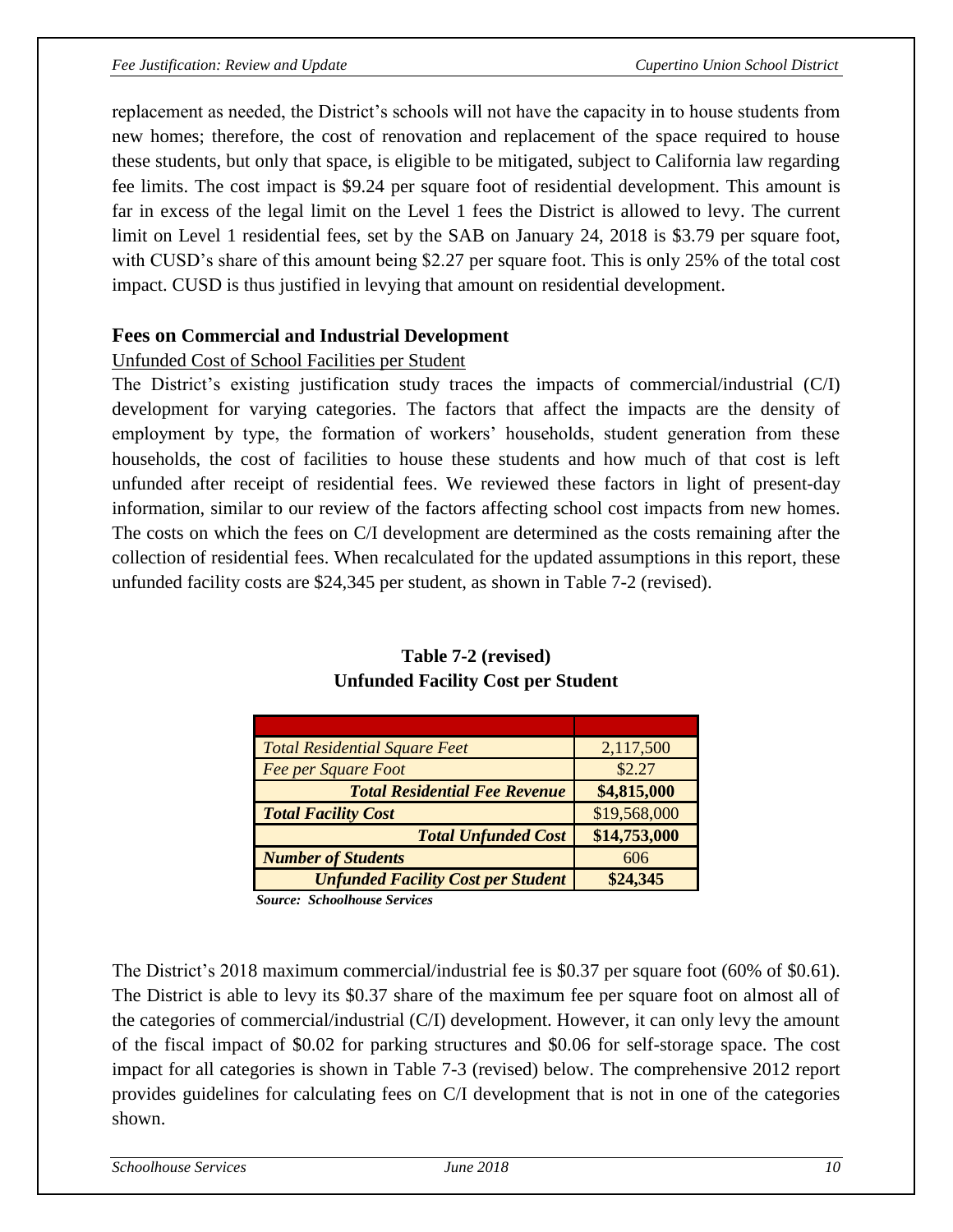| <b>Building Type</b>                    | <b>Employees</b> | <b>Employees</b> | <b>Homes</b> per | <b>Students</b> | <b>Cost per</b> | <b>Cost per</b> |
|-----------------------------------------|------------------|------------------|------------------|-----------------|-----------------|-----------------|
|                                         | per Sq. ft.      | in District      | <b>Employee</b>  | per Home        | <b>Student</b>  | Sq. ft.         |
| <b>Parking Structures*</b>              | 0.00002          | 0.20             | 0.67             | 0.319           | \$24,345        | \$0.02          |
| Self-storage                            | 0.00006          | 0.20             | 0.67             | 0.319           | \$24,345        | \$0.06          |
| <b>Lodging</b>                          | 0.0011           | 0.20             | 0.67             | 0.319           | \$24,345        | \$1.14          |
| <b>Schools</b>                          | 0.0011           | 0.20             | 0.67             | 0.319           | \$24,345        | \$1.14          |
| Warehouses**                            | 0.0013           | 0.20             | 0.67             | 0.319           | \$24,345        | \$1.35          |
| <b>Auto Repair</b>                      | 0.0013           | 0.20             | 0.67             | 0.319           | \$24,345        | \$1.35          |
| <b>Movie Theater</b>                    | 0.0015           | 0.20             | 0.67             | 0.319           | \$24,345        | \$1.56          |
| <b>Discount Clubs</b>                   | 0.0017           | 0.20             | 0.67             | 0.319           | \$24,345        | \$1.77          |
| <b>Regional Shopping</b><br>Centers***  | 0.0019           | 0.20             | 0.67             | 0.319           | \$24,345        | \$1.98          |
| <b>Hospitals</b>                        | 0.0021           | 0.20             | 0.67             | 0.319           | \$24,345        | \$2.19          |
| <b>Community Shopping</b><br>Centers*** | 0.0023           | 0.20             | 0.67             | 0.319           | \$24,345        | \$2.39          |
| <b>Neighborhood Retail***</b>           | 0.0026           | 0.20             | 0.67             | 0.319           | \$24,345        | \$2.71          |
| <b>Banks</b>                            | 0.0028           | 0.20             | 0.67             | 0.319           | \$24,345        | \$2.91          |
| <b>Business Office (all types)</b>      | 0.0034           | 0.20             | 0.67             | 0.319           | \$24,345        | \$3.54          |
| <b>Medical Offices</b>                  | 0.0043           | 0.20             | 0.67             | 0.319           | \$24,345        | \$4.47          |

### **Table 7-3 (revised) Cost per Square Foot with Residential Offset**

 *\* With attendants*

 *\*\* Source: Institute of Traffic Engineering (ITE) Trip Generation, 5th ed.*

 *\*\*\* Regional is greater than about 35,000 sq. ft., community 10,000 to about 35,000 sq. ft., and neighborhood less than 10,000 sq. ft.*

 *Source: Schoolhouse Services*